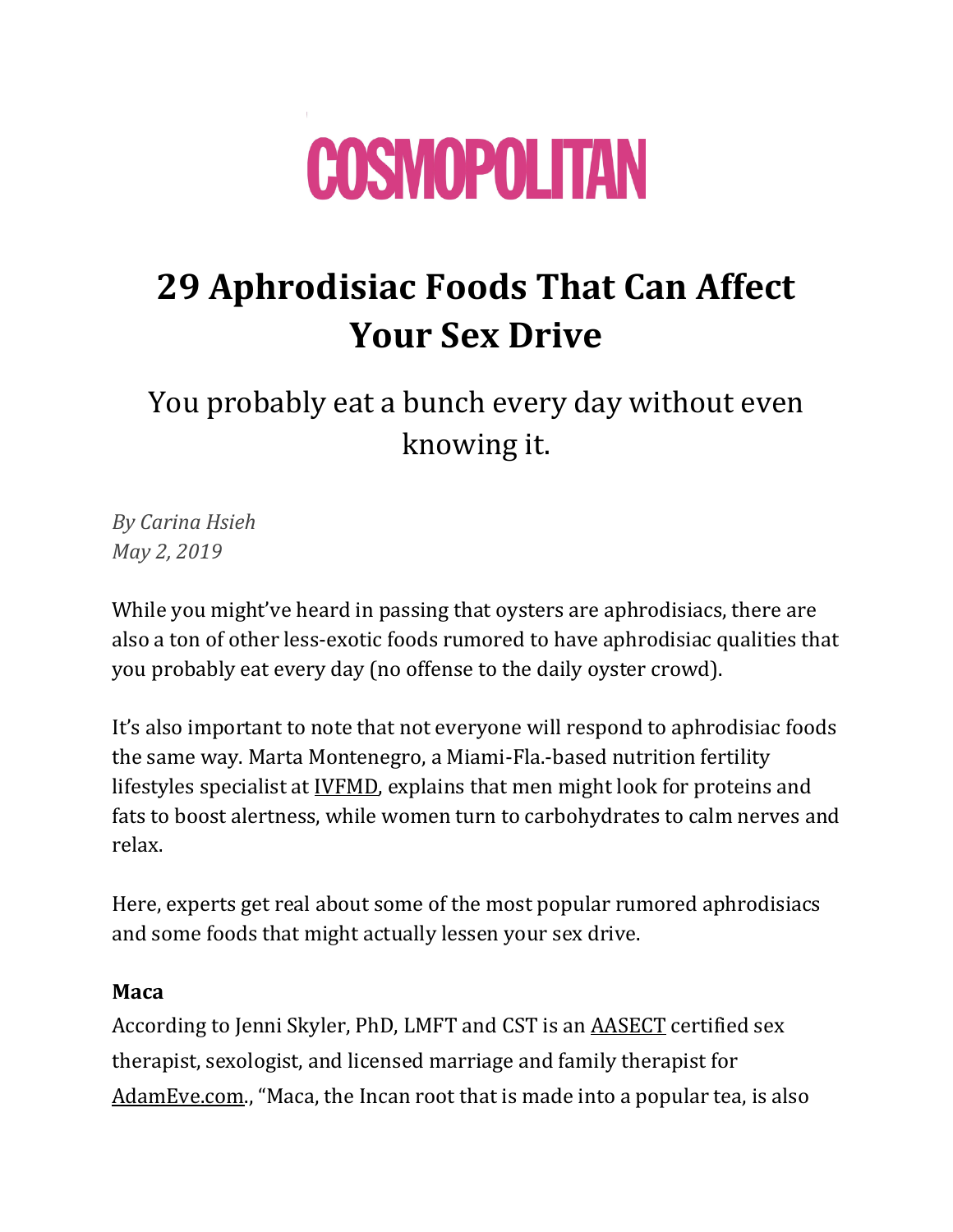known as Peru's '[natural Viagra](http://www.medicinehunter.com/maca-and-sex/).' and is thought to increase energy, stamina, fertility, and libido."

Montenegro notes that the verdict isn't in yet on scientific research for Maca, however, "the plant's roots are rich in magnesium and fiber which are good for improving stamina and well-being."

## **Pumpkin**

[Marta Montenegro](https://urldefense.proofpoint.com/v2/url?u=https-3A__www.ivfmd.com_about-2Dus_providers_marta-2Dmontenegro_&d=DwMFaQ&c=B73tqXN8Ec0ocRmZHMCntw&r=EKdOoDYZ-k6oF2he9ts6nWBIxhDBOb3ucwhPRSy2eiM&m=yqoYpnIqyuL4Um3f3zz-uVQHd-7z-UnJ--ijBPtrU_Q&s=r_tKpkFJCSfzRVDp3-jQmJRpPfzs8_EiQUkRNxx2VAE&e=) MS, MF, CSCS, SFN, NSCA-CPT, a Miami-Fla.-based nutrition fertility lifestyles specialist at [IVFMD,](https://urldefense.proofpoint.com/v2/url?u=https-3A__www.ivfmd.com_&d=DwMFaQ&c=B73tqXN8Ec0ocRmZHMCntw&r=EKdOoDYZ-k6oF2he9ts6nWBIxhDBOb3ucwhPRSy2eiM&m=yqoYpnIqyuL4Um3f3zz-uVQHd-7z-UnJ--ijBPtrU_Q&s=ZJniRndxE2srOSwedTROJm__w-CKeTRduNkajvUyAtQ&e=) explains that pumpkin is high in fiber and has potassium, "both good for stamina" as well as magnesium which can help calm nerves and muscles.

#### **Champagne**

Steve McGough, who has a doctorate in sexology and a BS in biochemistry suggests that champagne as an aphrodisiac has more to do with getting in the mood for a special occasion than for the actual science behind the bubbles. In fact, he adds, "[Studies](https://www.ncbi.nlm.nih.gov/pubmed/7624547) have shown that for women, limited amounts of alcohol can increase subjective desire and potentially lower inhibitions. Larger amounts or chronic consumption can reduce libido and overall health."

#### **Celery**

McGough says that celery contains small amounts of androstenone, which is a male [pheromone](https://www.ncbi.nlm.nih.gov/pubmed/2813372) that women can find attractive in men. No word on how much celery you'd have to eat to start sweating love potion, but hey, if you have the time.

#### **Garlic**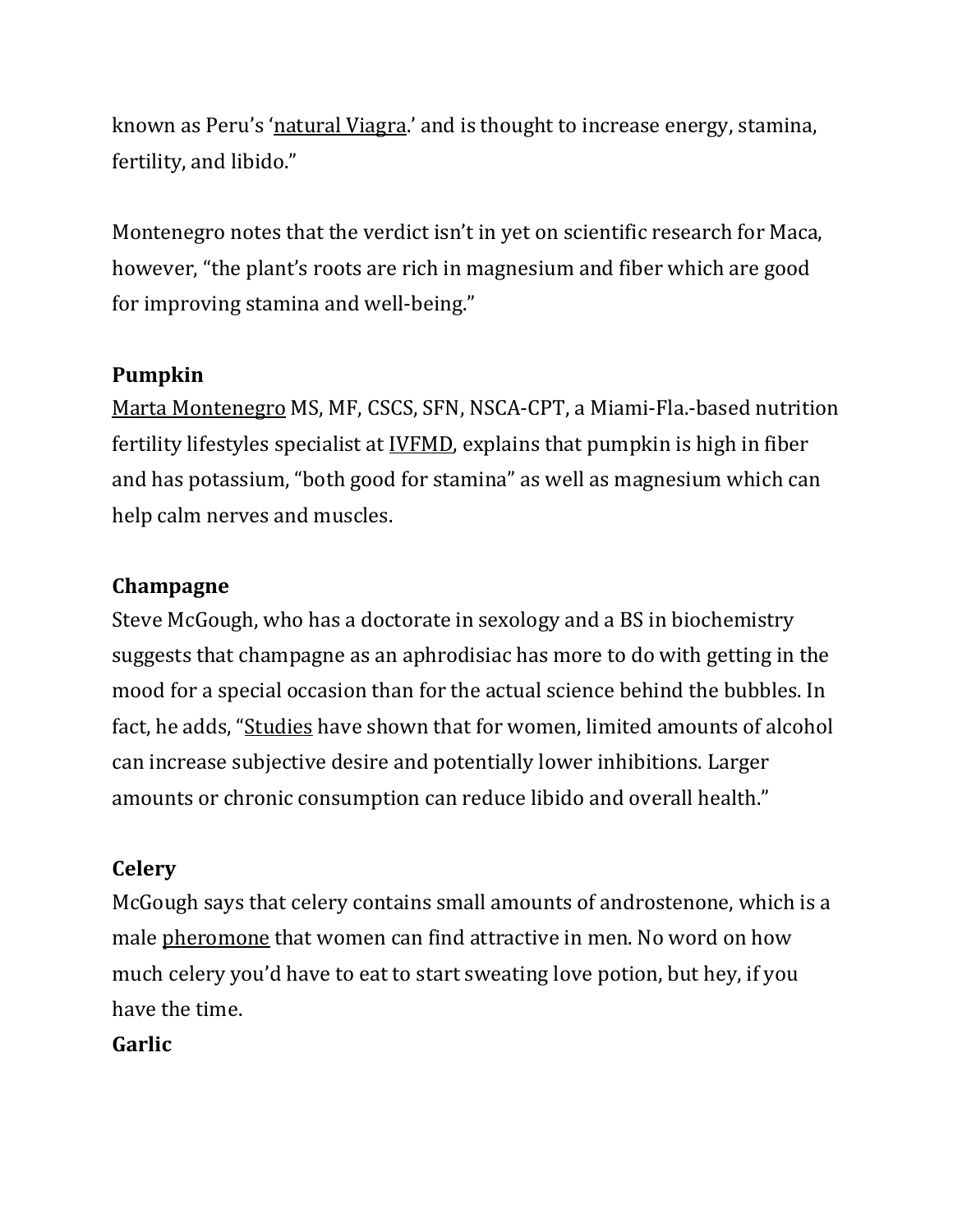It's a fact that garlic absolutely slaps in flavor and if you're chill with your partner's garlic breath, it might do wonders for you in the bedroom too. According to McGough, Garlic is high in allicin which increases blood flow and overall cardiovascular wellness.

#### **Pine Nuts**

If a guy is zinc deficient, pine nuts can help increase their libido. Explains McGough, pine nuts also contain a variety of other health oils and phytochemicals that promote overall health and in turn, can potentially increase libido.

## **Ginseng**

Studies have found Asian and American varieties of the Ginseng herb to help libido and sexual performance. [Dr. Josh Axe, D.N.M, C.N.S., D.C.](https://draxe.com/about-dr-josh-axe/) explains, "[Ginseng](https://urldefense.proofpoint.com/v2/url?u=https-3A__draxe.com_ginseng-2Dbenefits_&d=DwMFaQ&c=B73tqXN8Ec0ocRmZHMCntw&r=EKdOoDYZ-k6oF2he9ts6nWBIxhDBOb3ucwhPRSy2eiM&m=lFqPsy134Ajy1mzHoPzyhuIwlpgCiVptbPy_WTQmf8g&s=W6Ldb3vljS_14Itt5IPNUkjr4esGI4VwX0c5Q75FohE&e=) likely affects the central nervous system, altering hormones in the process."

# **Apples**

McGough, adds that apples have also been associated with increased sex drive. A 2014 study suggested that eating an apple a day correlated with better sexual quality of life in young women.

# **Saffron**

McGough also notes that there's some impressive evidence for saffron's effect on sex drive. Saffron's history as an aphrodisiac dates back to Cleopatra, who reportedly [bathed in saffron-infused milk](https://qz.com/994082/the-ancient-indian-aphrodisiacs-from-the-kamasutra-lurking-in-your-cupboard/) for its aphrodisiac qualities. Recent studies have also shown that saffron also helps increase sperm motility in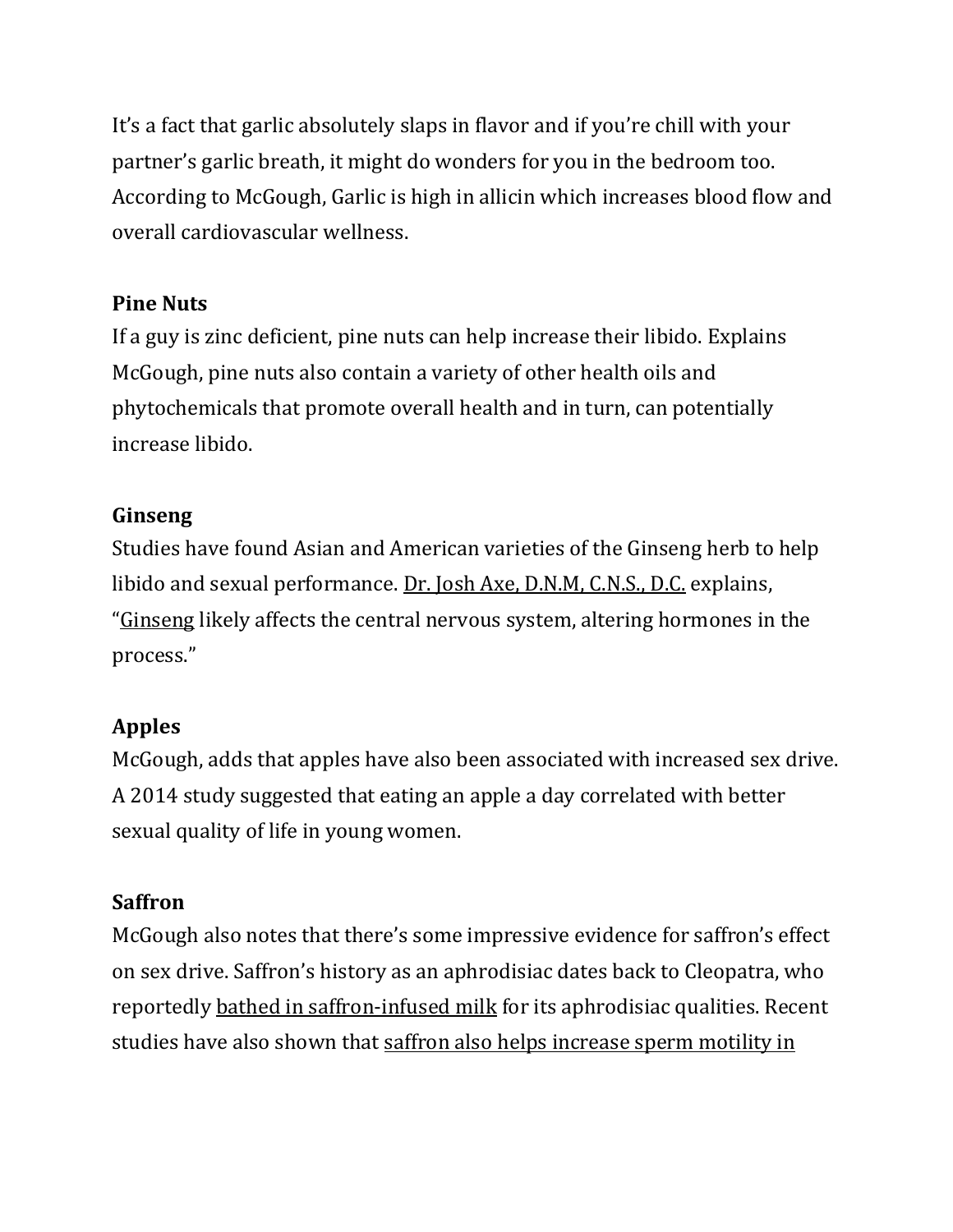[infertile men](https://www.ncbi.nlm.nih.gov/pubmed/19101900) and [can decrease some of the sexual side effects from taking](https://www.ncbi.nlm.nih.gov/pubmed/23280545)  [certain antidepressants.](https://www.ncbi.nlm.nih.gov/pubmed/23280545)

## **Hot Chilies**

[Diana Hoppe,](http://www.drdianahoppe.com/) an MD and author of *Healthy Sex Drive, Healthy You: What Your Libido Reveals About Your Life*, says [capsaicin,](http://www.nytimes.com/2010/02/10/dining/10erotic.html?) the stuff responsible for making chili peppers spicy, stimulates nerve endings on the tongue, which releases epinephrine (adrenaline) — the chemical that increases your heart rate and releases endorphins (natural opiates found in your body). Just make sure you're eating them and not actually just, like, rubbing chili pepper on your partner's body — the shit will sting.

#### **Figs**

Not only do figs look sexy (anyone else completely unable to eat Fig Newtons the same way after seeing a halved fig for the first time, or just me?), Dr. Hoppe says they're also [thought](http://www.pbs.org/food/the-history-kitchen/10-edible-aphrodisiacs/) to be a sexual stimulant, as they're high in amino acids, which boost sexual stamina and increase libido.

# **Asparagus**

The high amount of vitamin E in asparagus can increase blood and oxygen flow to the genitals, Dr. Hoppe explains. There are also high levels of potassium — which is linked to sex hormone production. Plus, if the suggestive phallic shape of things also helps get you in the mood, then hey, good for you!

#### **Avocados**

A sexy fun fact about your favorite \$2 add on at Chipotle: The Aztec word for avocado is ["ahuacatl,](http://www.smithsonianmag.com/arts-culture/why-the-avocado-should-have-gone-the-way-of-the-dodo-4976527/)" which means "testicle." But besides the sex-thetic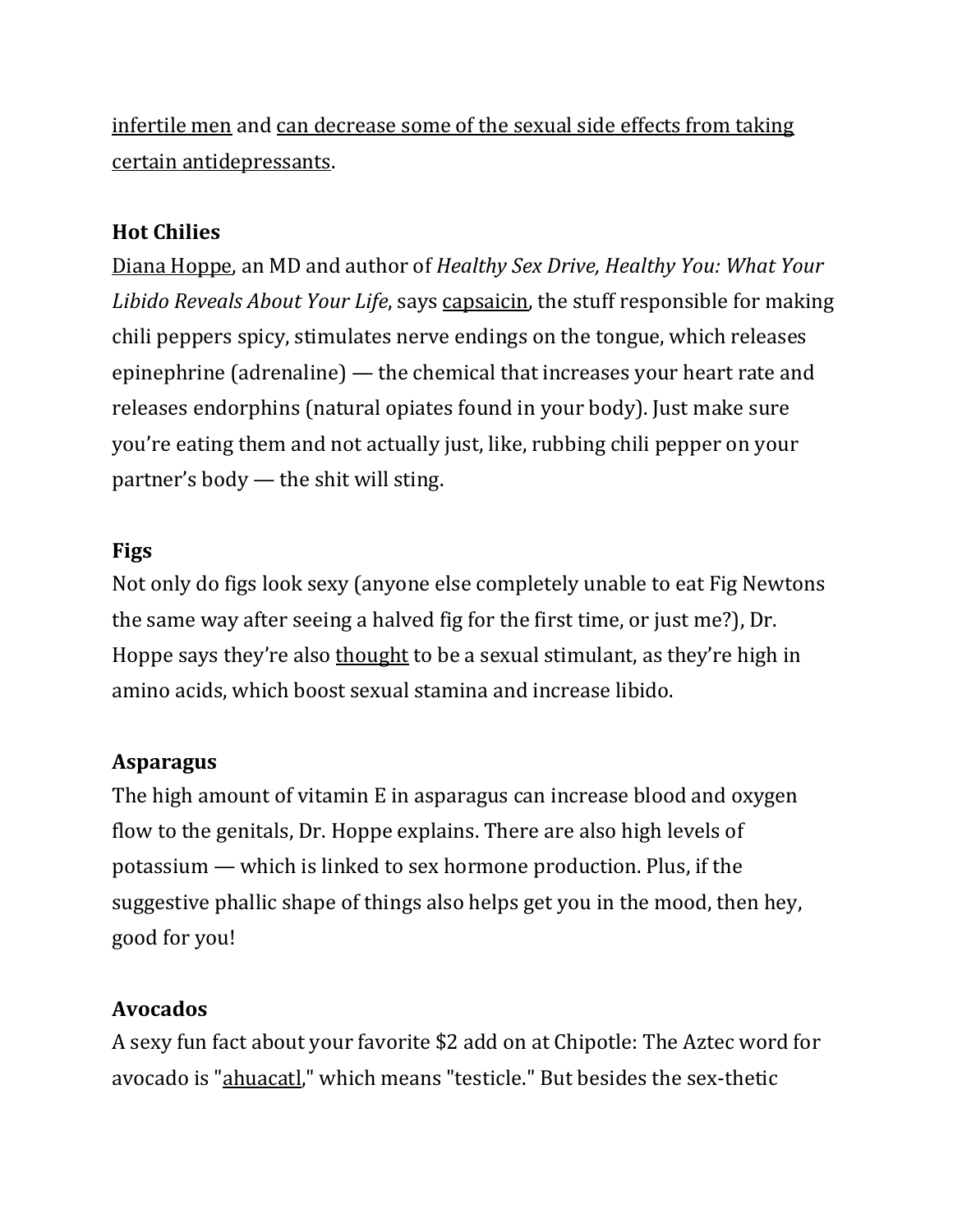appeal, Dr. Hoppe says avocados also contain high levels of folic acid, vitamin B9 (provides the body with more energy) and vitamin B6 (which helps increase [testosterone](https://www.ncbi.nlm.nih.gov/pubmed/6727359) production).

#### **Bananas**

Your least favorite phallic fruit to eat in public, Dr. Hoppe says bananas contain bromelain enzyme — believed to increase a man's sex drive — as well as high levels of [potassium,](http://www.independent.co.uk/life-style/food-and-drink/features/aphrodisiacs-10-best-foods-to-get-you-in-the-mood-10043642.html) riboflavin, and vitamin B2 (supes important to keep your energy levels up while you bone).

#### **Chocolate**

According to Dr. Hoppe, chocolate contains phenylethylamine — a stimulant that elicits excitement and a sense of well-being. The natural caffeine doesn't hurt either. Make sure to get dark chocolate that's at least 75 percent cacao to get the heart bennies too.

#### **Oysters**

Urban legend has it that Casanova once seduced a virgin by sliding an oyster from his lips to hers. Yum, because what about communal seafood just *doesn't* scream seductive? Dr. Hoppe says these puppies contain tons of zinc  $-$  a mineral important in the production of [testosterone](https://www.ncbi.nlm.nih.gov/pubmed/8875519) and sperm production. Plus, they contain dopamine, a brain chemical that increases desire.

#### **Pomegranates**

What can't this superfood do (besides not cost an arm and a leg)? Poms are hella full of antioxidants, which are important to decrease inflammation and plaque from building in your arteries, and help deliver more blood flow to all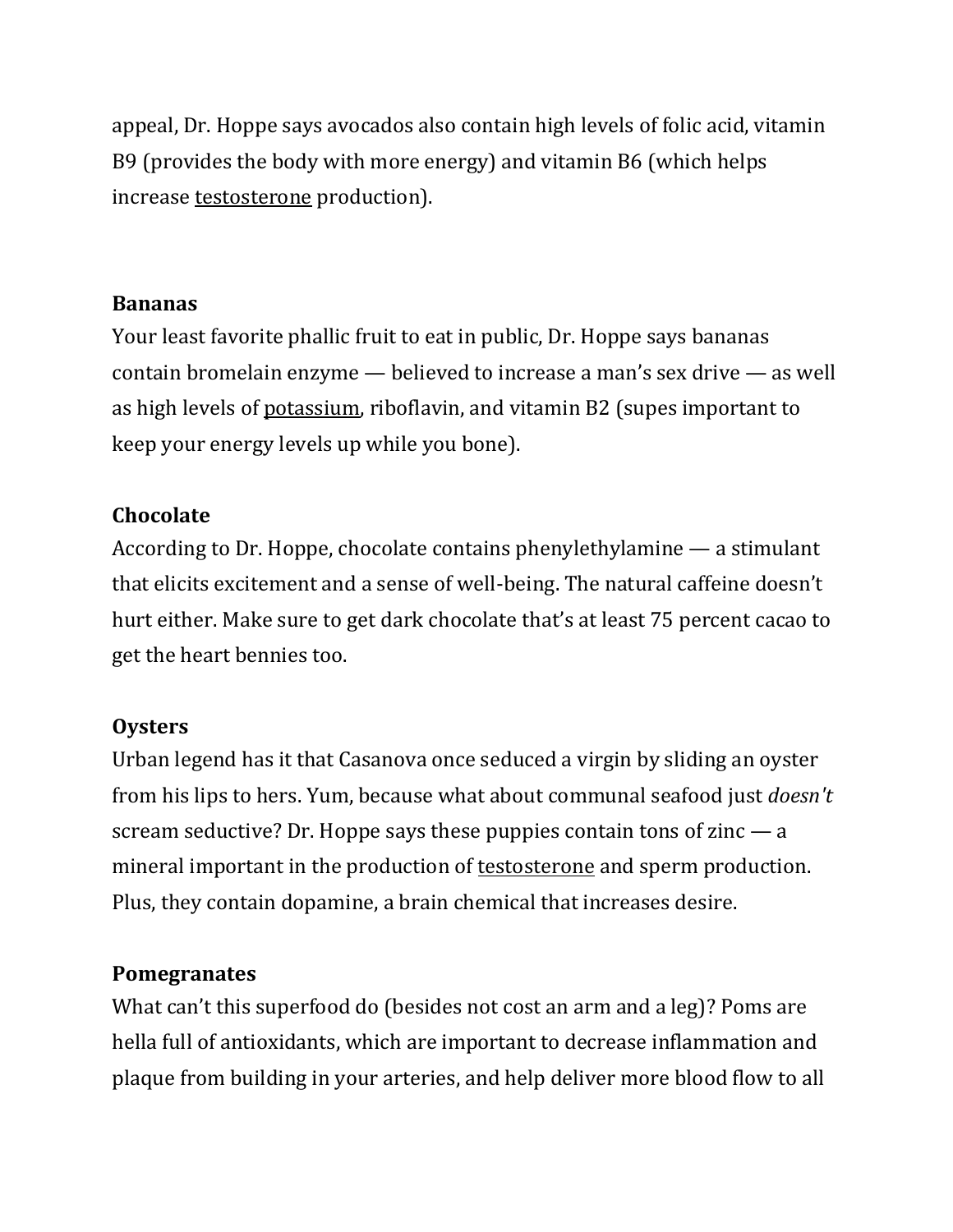areas of your body, including your genitals. Dr. Hoppe adds that there have also been [some studies](http://www.science20.com/news_articles/pomegranate_juice_acts_viagra-2505) that suggest pomegranate juice may be helpful with erectile dysfunction (for that \$8/bottle price tag, it better, honestly).

### **Red Wine**

Not only can it help you get in the mood, the resveratrol in red wine is a powerful antioxidant, which, again, helps decrease inflammation and helps quite literally get your [blood pumping.](http://onlinelibrary.wiley.com/doi/10.1113/expphysiol.2009.048223/full)

## **Salmon**

Dr. Hoppe says salmon is high in omega-3 fatty acids, which is important not only for heart health (hence: why you keep seeing it all over vitamin bottles) but also helps your [libido,](http://www.redbookmag.com/love-sex/sex/a48521/aphrodisiac-foods-diet/) by supplying the building blocks for production of estrogen, testosterone, and progresterone.

# **Almonds/Walnuts**

Not only have these been a symbol of fertility in art [forever](https://books.google.com/books?id=8LtPeLH3iHYC&pg=PA172&lpg=PA172&dq=walnuts+fertility+symbol&source=bl&ots=dYscfmfHI7&sig=LDabUCk3cad4Qs4W_VDA16rBMMQ&hl=en&sa=X&ved=0ahUKEwjQp_iZisPTAhXl7oMKHflCCSwQ6AEIZjAN#v=onepage&q=walnuts%20fertility%20symbol&f=false), they're a prime source of beneficial fatty acids like omega-3, which, again, help with hormone production. Dr. Hoppe also adds that the aroma of almonds is purported to arouse passion in women.

# **Vanilla**

Vanilla doesn't just [smell sexy,](http://aanos.org/human-male-sexual-response-to-olfactory-stimuli/) Dr. Hoppe says it can also create an overall calming effect. No wonder all those late-night scoops of vanilla feel so damn good.

# **Watermelon**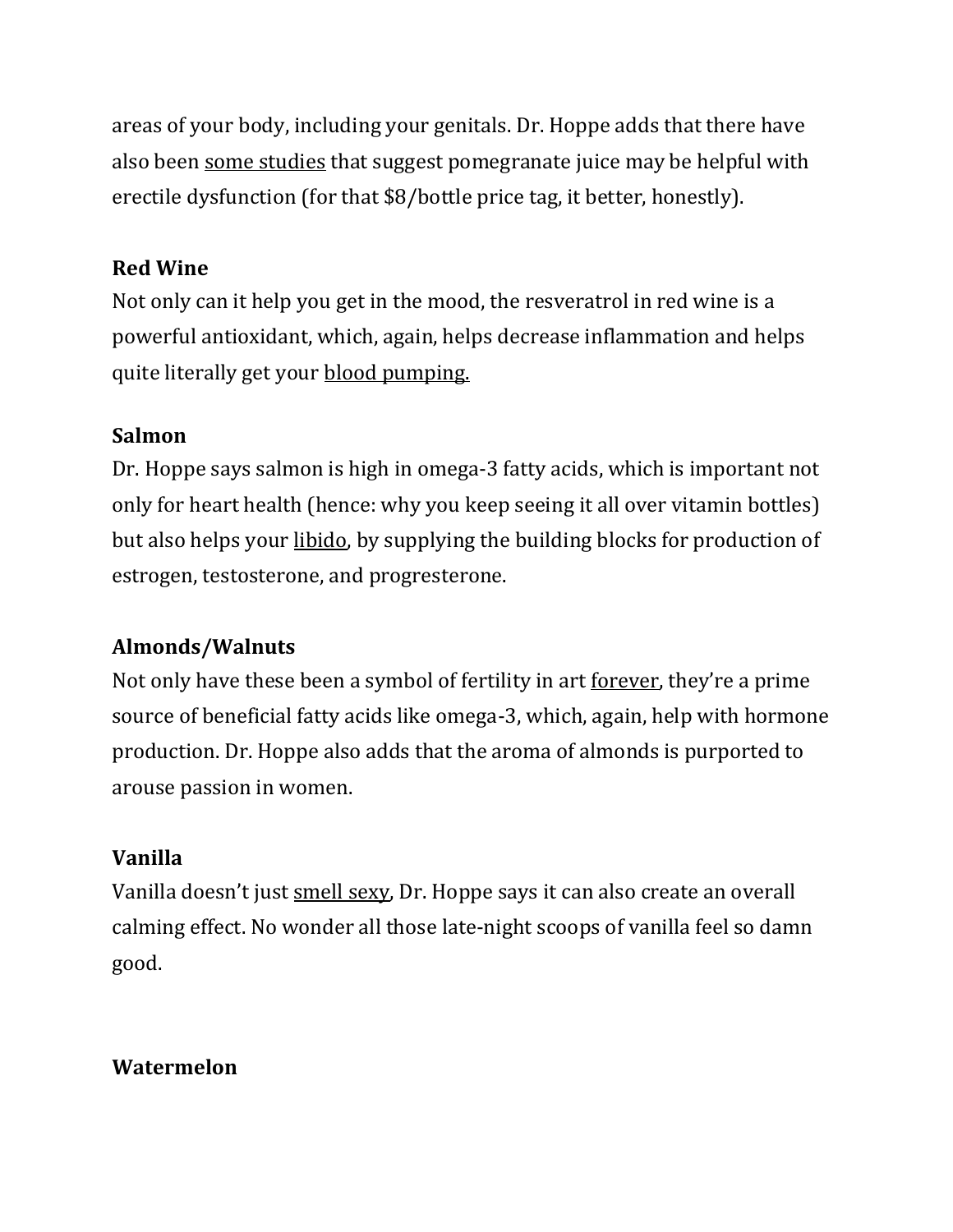Besides conjuring up sexy memories of summer flings gone by, [watermelon](https://health.usnews.com/health-news/family-health/sexual-and-reproductive-health/articles/2008/08/19/the-science-of-aphrodisiacs) is also high in citruline, a phytonutrient, Dr. Hoppe says, that increases the amount of nitric acid in the body, which in turn increases blood flow, blood vessel relaxation, and sexual arousal.

#### **Honey**

TBT to ancient Greece, when Hippocrates used to prescribe honey for sexual vigor. This "liquid gold," as Dr. Hoppe calls it, contains boron, which helps regulate hormone levels and nitric oxide (which helps increase blood flow during arousal). [Nitric oxide](https://www.ncbi.nlm.nih.gov/pubmed/7532834) also helps open up blood vessels involved in creating erections and clitoral engorgement.

## **Coffee**

Similarly to chocolate, coffee's caffeine increases stamina and can elevate mood (because who could be happy while struggling to keep their eyes open?). Dr. Hoppe also adds that coffee increases dopamine levels in the brain, the stuff that increases desire and pleasure.

#### **Strawberries**

While the legend says that strawberries originated from the heart-shaped tears of Aphrodite after she learned of her lover, Adonis's death, modern-day strawberries are anything but a bummer. Dr. Hoppe says they're loaded with vitamin C, which is important for the production of sex hormones and chemical neurotransmitters in the brain to increase libido. Plus, vitamin C can help keep your immune system up.

# **Cherries**